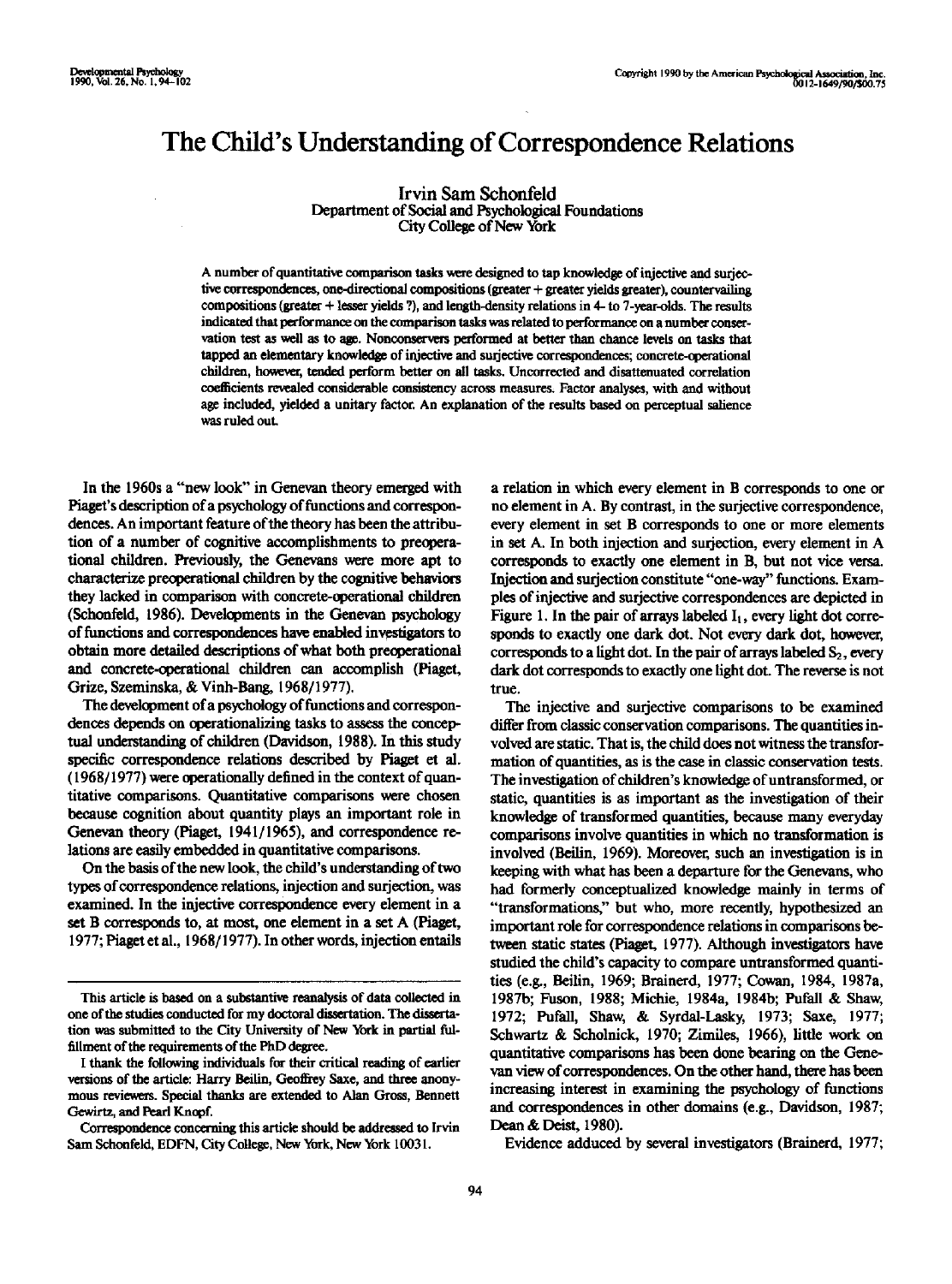Piaget, 1968/1970; Pufall & Shaw, 1972; Pufall et al., 1973) suggests that young children master at least two types of static comparisons. One type involves arrays that are the same length and number. The other involves pairs of arrays in which the longer one is the more numerous. According to the Genevans (Piaget etal., 1968/1977), these types of comparisons require the mapping of spatial extent schemata onto schemata representing numerosity. The preoperational child, in applying spatial extent schemata to compare arrays in which relative numerosity and spatial extent conflict (e.g., the length-density arrays depicted in Figure 2), is bound to err (Beilin, 1969). In contrast, 4-yearolds in a study conducted by Brainerd (1977) appeared to judge relatively accurately, and precociously, same-length/differentnumber type problems, although some uncertainty surrounds the results. The correct response was confounded with the color (black) of the more numerous array (Cards 7 and 8) and, among all the inequality comparisons, black dots outnumbered red.

In the study described here, performance on the correspondence tasks is linked to performance on the traditional conservation of number test. It should be remembered that, in his later writings, Piaget (1967/1971) minimized the role of the stage concept and specifically emphasized continuity in cognitive development. The evolution from "preoperational" to "concreteoperational" thought is essentially a continuous process. Performance on a number conservation test is one marker of the child's level of cognitive development (Hooper, Fitzgerald, & Papalia, 1971) and provides well-recognized, if not the only, landmarks in the continuous development of the child's understanding of the number concept. The test was, therefore, used to independently identify preoperational children, operationally defined by their nonconserving status, in order to highlight their cognitive accomplishments.

Piaget (1977) advanced the view that knowledge of correspondences arises out of the application of primitive action schemes that "do not transform objects to be compared but that extract common forms from them or analogies between them" (p. 351). Genevan theory suggests that preoperational children would, with some accuracy, compare the relative quantity of two arrays embodying elementary injective or surjective correspondences. Static-state differences between the arrays require only a one-way ordering of the pair by the relative excess of gaps or circles in one of them. This study examines the performance, on elementary injective and surjective comparison tasks, of preoperational youngsters who were classified as more or less advanced on the basis of their behavior on the one-toone correspondence component of the number conservation test (Piaget, 1941/1965).

The Genevans also hold that during the concrete-operational period the child's understanding of correspondence relations becomes more elaborated. Compensation, considered by the Genevans to be an emergent feature of concrete-operational thought (see Silverman & Rose, 1982), appears to play a role in the development of the child's understanding of correspondences. Piaget (1941/1965) wrote that compensation includes the capacity to coordinate, or multiply, quantitative dimensions. In the context of the new look, compensation involves the capacity to coordinate functional relations (Piaget et al., 1968/ 1977). Compensation is relevant to comparisons of arrays that

are organized such that each aggregate comprises spatially distinct subarrays (e.g., the two-part one-way, TPO, and two-part reverse, TPR, arrays in Figures 3 and 4). Comparisons of the total arrays call for some cross-referencing, or coordination, of comparisons between subarrays. The following examples illustrate this point.

It is expected that concrete-operational children are more likely than preoperational children to succeed at comparison tasks in which two conditions hold: (a) Visually corresponding subarrays are unequal, and (b) the direction of the inequality that holds between the corresponding subarrays on the left is the reverse of the direction of the inequality that holds between the subarrays on the right (the TPR comparisons in Figure 4). Consider, for example, the two subarrays of the more numerous array in the first TPR comparison illustrated in Figure 4. The left subarrays, from above to below, are R1 and G1 and the right subarrays, R2 and G2 (R represents the red dots and G, the green dots in the comparisons used in this study). Although, from end to end, R is greater than G, Rl is less than Gl. This is because the absolute difference between R2 and G2 exceeds the absolute difference between Rl and Gl. If R and G were equal, the Rl-Gl and R2-G2 differences would exactly compensate for each other (as in the fourth comparison in Figure 4).

Some comparisons involving arrays comprising spatially distinct subarrays are simpler. For example, each subarray of the more numerous array might also be more numerous than the subarray to which it corresponds (the TPO comparisons depicted in Figure 3). In the language of functions and correspondences, the one-way composition of two same-directional subarray relations is needed in making accurate comparisons:  $(R1 > G1) + (R2 > G2) \rightarrow (R > G)$ . Piaget et al. (1968/1977) hypothesized decalage effects in performance on tasks reflecting the extent to which children understand functions and the composition of functions. It was expected that children should perform better on comparison tasks that involve injective and surjective correspondences embedded in arrays that are not divided into subarrays (Figure 1), because the additional requirement of composing subarray comparisons is not needed. By the same token, it was expected that comparisons that involve the composition of subarrays would be made more easily if the subarray comparisons were in the same direction (as in the TPO arrays depicted in Figure 3) than if the subarray comparisons were countervailing (as in the TPR comparisons depicted in Figure 4).

Another series of arrays was constructed in such a way that the child must coordinate two-, one-, and none-to-one mappings in order to make accurate comparisons (the injective-surjective, or IS, comparisons in Figure 2). It was also expected that compared with concrete-operational children, preoperational children would be relatively inaccurate on IS types of comparisons requiring the coordination countervailing correspondence relations.

# Method

## *Subjects*

Sixty-four children, who ranged in age from 4 years, 0 months to 7 years, 5 months, were included in the sample. The mean age was 5 years,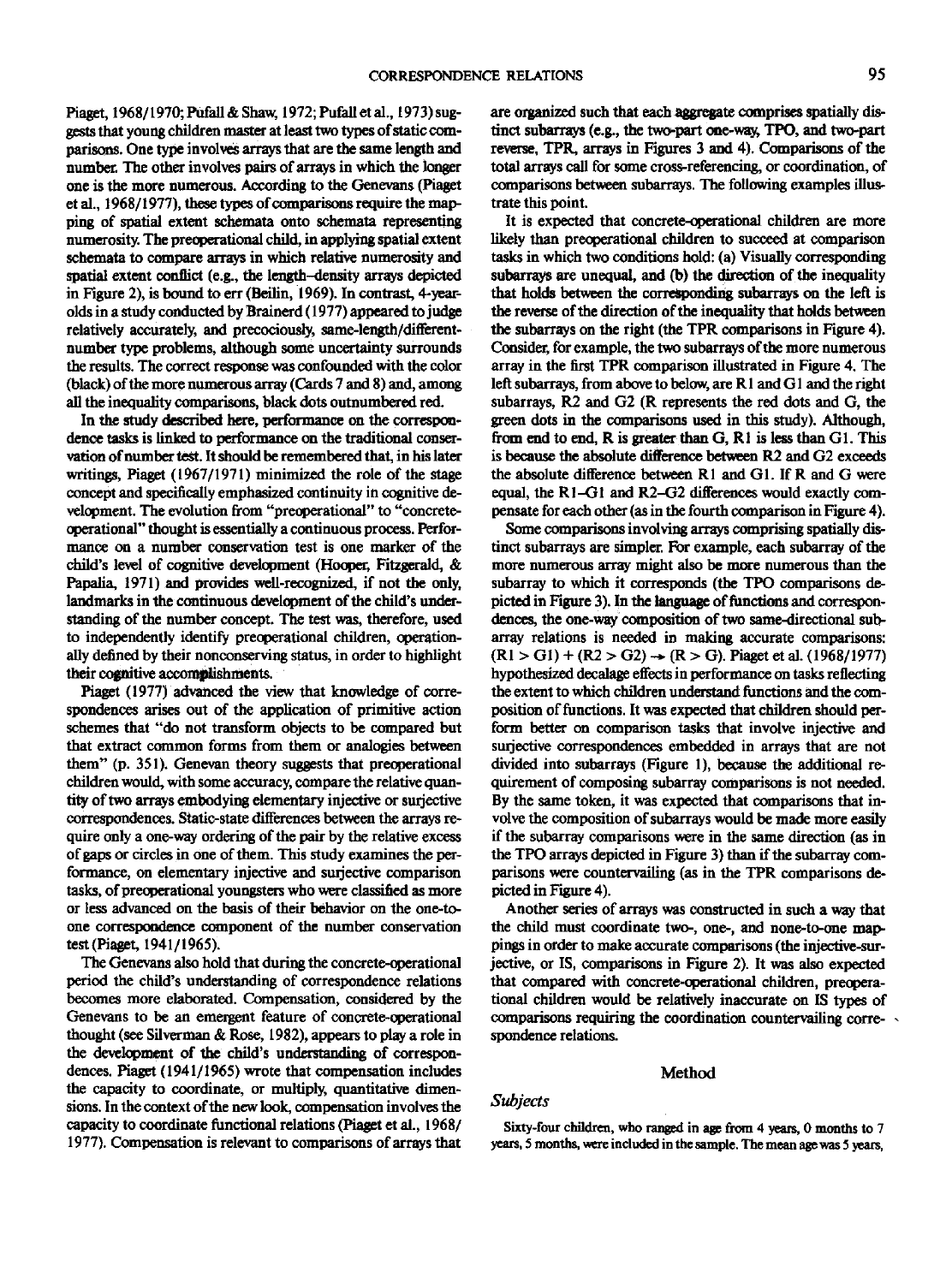

*Figure 1.* Examples of comparisons in the injective (I) and surjective (S) tasks.

6 months. All children attended tuition-charging private schools. Approximately 90% of the children were White, and a review of parents' occupations indicated that they were professionals and business people.

## *Materials*

Sesame Street finger puppets Bert and Ernie were used in each of the comparison tasks and the instructional set condition. Each pair of arrays used in the comparison tasks and the instructional set condition consisted of a row of green and a row of red decals that had been pasted to a 15-in.  $\times$  4-in. (38-cm  $\times$  10-cm) white cardboard rectangular surface. Each decal was circular, with a diameter of *VA* in. (1.9 cm). Red decals always appeared above green.

The arrays used in the comparison tasks ranged from 7 to 10 in number. Examples of the arrays are depicted in Figures 1-4. Each of the eight comparison tasks involved seven different pairs of arrays. The seven pairs used in any one task had a common feature to elicit the child's knowledge of correspondence relations. The pairs of arrays in the injective (I) and surjective (S) tasks embodied those correspondences. Two examples of the I and S arrays are depicted in Figure 1. The members of each pair of arrays used in the length-density <LD) task were unequal in number, different but uniform in density, and aligned at the terminal decals. An eighth LD item was mixed into the set of LD comparisons to rule out subject misunderstanding. The item consisted

of a pair of arrays that were the same length and density—items were matched one-to-one. In the injective-surjective (IS) task, paired arrays were irregularly matched one-to-one, none-to-one, and two-to-one, with terminal decals aligned. Two examples of the LD and IS arrays are depicted in Figure 2. The two-part one-way subarray composition tasks with injective (TPO-I) or surjective correspondences (TPO-S) and the two-part reversed subarray compositions tasks with injective (TPR-I) or surjective correspondences (TPR-S) involved paired arrays that were themselves divided into two subarrays. A feature of all the TPO pairs was that the color of the more numerous subarray on left was the same as the color of the more numerous subarray on the right, except where a subarray comparison involved equality. Two examples of the TPO-I and TPO-S comparisons are depicted in Figure 3.

In contrast, in the TPR-I and TPR-S tasks, the color of the more numerous subarray on the left was the same as the color of the less numerous subarray on the right. Two examples of the TPR-I and TPR-S comparisons are depicted in Figure 4.

In contrast to the arrays used in the comparison tasks, the three array pairs employed in the inspection set condition were smaller and less complex. The following pairs of arrays were employed: 5 red versus 2 green; 3 red versus 6 green; and 4 red versus 4 green. The rows of decals making up a pair of arrays used in the set condition were linear, equally dense, and, as far as possible, matched one-to-one from left to right. Finally, 8 black and 8 red checkers were used in the test assessing conservation of number.

## *Design*

Each child was initially administered the same instructional set, an inspection set. The purpose of the set was to induce the child to inspect pairs of arrays of "candies" in order to evaluate the relative numerosity



*Figure 2.* Examples of comparisons in the length-density (LD) and injective-surjective (IS) tasks.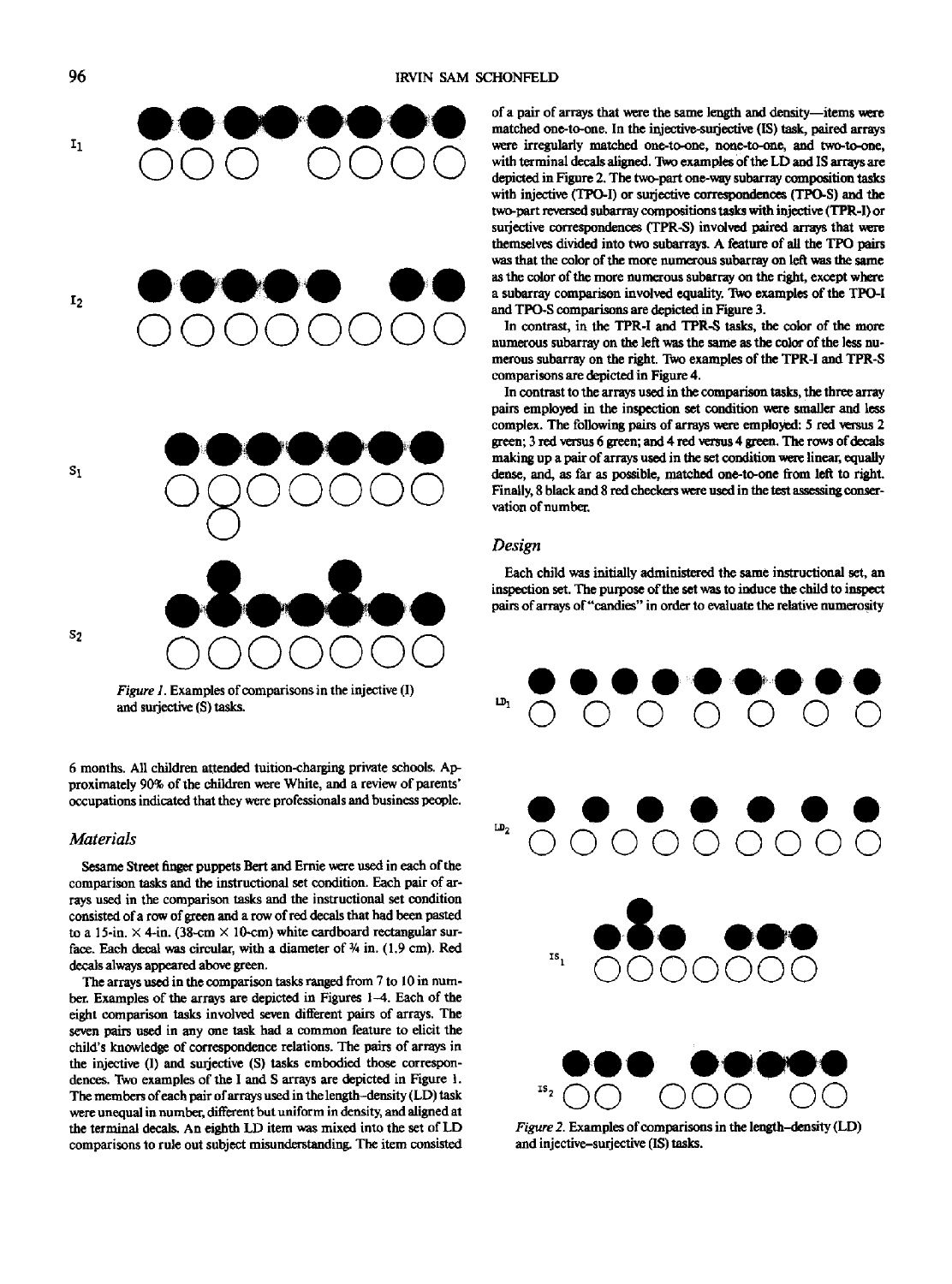

*Figure 3.* Examples of comparisons in the two-part one-way subarray composition (TPO) tasks.

of the members of each pair. Each child was then administered all the comparison tasks, counterbalanced for subgrouping (unitary arrays vs. arrays comprising subgroups) and hypothesized task difficulty. Four orders of administration were used: (a) I, S, LD, IS, TPO-I, TPO-S, TPR-I, TPR-S; (b) LD, IS, I, S, TPR-I, TPR-S, TPO-I, TPO-S; (c) TPO-I, TPO-S, TPR-I, TPR-S, I, S, LD, IS; and (d) TPR-I, TPR-S, TPO-I, TPO-S, LD, IS, I, S, After the series of comparison tasks was completed, every child was administered a conservation of number test. Performance on the test was used as an independent index of operative level.

#### *Procedure*

*Inspection set.* Every child was introduced to the Bert and Ernie puppets, and was told that each puppet received candy—Bert received green candy and Ernie, red candy—from the puppet's mother. Three pairs of red and green practice arrays described above were represented as candy. The arrays were deliberately kept small in size to ensure that the set was easily acquired. Each child was instructed to compare the members of each pair of arrays by careful inspection, the way the puppets, who had not yet learned to count, preferred the comparison to be made. The child was asked whether Bert had more candy, Ernie had more candy, or both puppets had the same amount of candy. Results from another study (Schonfeld, 1986) in which a variety of instructional sets, including inspection and counting sets, were administered indicate that children's behavior readily conforms to the set instructions (cf. Gibson, 1941; Johnson, 1955; Woodworth, 1937).

*Comparison tasks.* Every child was administered the eight comparison tasks, the I, S, LD, IS, TPO-I, TPO-S, TPR-I, and TPR-S tasks.

Each task consisted of seven comparisons involving the paired arrays described in the Materials section. In each task the child compared the green decals, represented as the Bert puppet's candy, to the red decals, represented as the Ernie puppet's candy. During every comparison the Bert puppet stood next to the row of green decals and the Ernie puppet, next to the row of red decals. With the presentation of each array pair in the I, S, LD, and IS tasks (i.e., the tasks consisting of undivided arrays), the child was asked "Did Bert get more candy? Or did Ernie get more candy? Or did both puppets get the same amount of candy?" The orders of the questions were rotated. The one additional LD comparison in which the two arrays were equal in number was not considered in the subsequent scale construction because every subject indicated that the two puppets had the same amount of candy.

The administration of the two-part (TP) tasks differed, particularly in the beginning of each task, from the administration of the tasks involving undivided arrays. With the presentation of the first pair of arrays in each of the TP tasks, the subarrays on the left were presented as the candy the puppets received in the morning and the subarrays on the right, as the candy the puppets received in the afternoon. With a sweeping motion the examiner indicated that each row of decals across the entire card was the candy each puppet received for the whole day. The examiner next asked the child to compare the candies each puppet received in the morning and then to compare the candies each puppet received in the afternoon. Every child made the subarray comparisons accurately. To elicit a comparison of the entire array, the child was asked to compare the candies the puppets got "for the whole day, morning and afternoon together." The practice of comparing morning and afternoon subarrays was not continued for the remaining six comparisons within each TP task. For the next six within-task comparisons, the child was



*Figure 4.* Examples of comparisons in the two-part reverse subarray composition (TPR) tasks.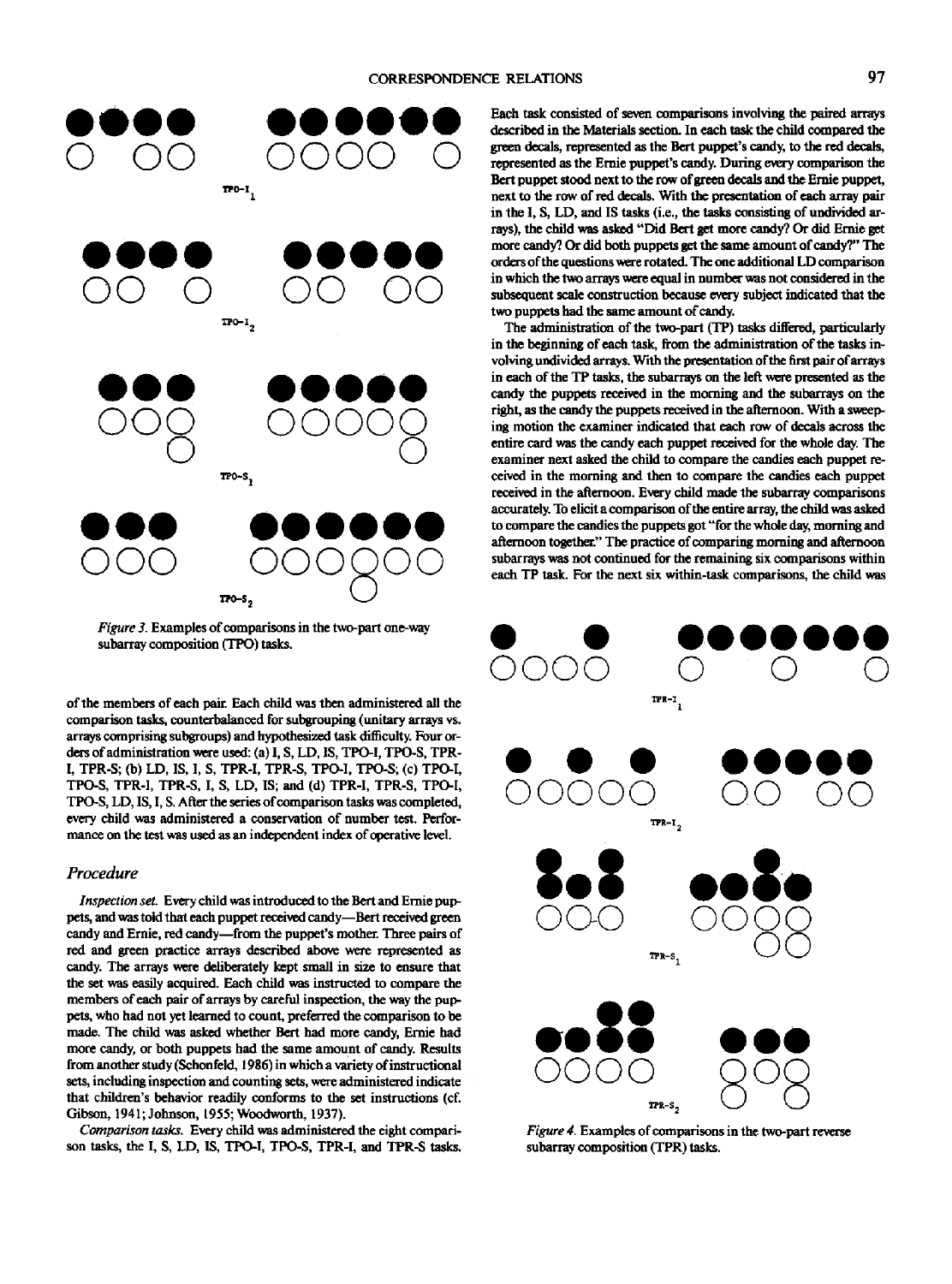asked a set of questions paralleling the questions asked in the tasks with undivided arrays. The only difference was that the set of questions asked before each of the next six comparisons was prefaced by the phrase "for the whole day."

Every task but the LD task was constructed such that the correct response was alternated about equally among the following alternatives: Bert having more, Ernie having more, or the two puppets having the same amount. In the LD items, the correct response was never that the two puppets had the same amount; one or the other puppet always had more.

*Conservation of number test.* The conservation of number test consisted of three trials. In the first trial eight red (black) checkers were placed in a row before the child, who was then asked to remove from a bag as many black (red) checkers. The examiner recorded whether or not the child spontaneously placed the two sets of checkers in one-toone correspondence. As soon as the one-to-one correspondence was established (either by the child or the examiner), the examiner expanded (compressed) the row of black (red) checkers and asked the child whether the two rows still had the same number of checkers or whether one row had more. The child was then asked the reason for his or her judgment. The second trial began after the examiner reestablished the one-to-one correspondence. The examiner compressed (expanded) the red (black) row and then questioned the child. The orders of the first two trials and colors of the checkers in the rows to be transformed were counterbalanced. The third trial paralleled the second except that the red (black) row was stacked to form a cylinder.

In view of the importance the Genevan theory of functions ascribes to the child's understanding of correspondences, children were poststratified according to three operative levels. Level 1 nonconservers (NCs) were considered to be the more primitive of the two types of nonconservers identified; Level 2 NCs were considered to be the more advanced nonconservers; and conservers were considered to be most advanced dcvelopmcntally. Children who, at the beginning of the test, failed to place the red and black checkers in a one-to-one correspondence and then failed to respond correctly on all trials were operationally defined as Level I NCs, Children who spontaneously placed the red and black checkers in one-to-one correspondence and responded incorrectly on each trial were operationally defined as Level 2 NCs. Children who responded correctly and supplied adequate justification for their responses (e.g., reversibility, addition-subtraction) on at least two of the three trials were operationally defined as conservers. Four children who manifested mastery of one-to-one correspondence and responded correctly on one or more conservation trials without supplying adequate justification were classified as transitional conservers (Piaget, 1941 /*1*96 5) but were too few in number to be included in the sample.

## Results

# *Scale Construction*

For the purpose of data reduction, a priori scales were constructed. The 14 items from the I and S tasks, believed to embody the most elementary correspondences, were aggregated to form Scale i. The KR-20 reliability *(rn)* of Scale 1 was .84, The 14 TPO-I and TPO-S items, reflecting same-directional compositions, were aggregated to form Scale 2 ( $r_H = .85$ ). Scale 3 consisted of 10 of the 14 items making up the TPR tasks, thought to be the more difficult subarray compositions; four items with zero or negative item-total correlations were not included  $(r_{\rm H}=.72)$ .

Scale 4 consisted of the 7 LD items  $(r<sub>H</sub> = .88)$ . Children who responded incorrectly in comparing LD arrays *uniformly* indicated that the puppets had the same amount of candy. Scale 5 consisted of 5 of the 7 IS items; two items with negative itemtotal correlations were not included  $(r<sub>H</sub> = .73)$ . A scale score is presented as the proportion of items answered correctly. The means and standard deviations of the five scales are presented in Table 1.

# *The Performance of Preoperational Children*

Genevan theory suggests that preoperational children (nonconservers) should succeed on comparison tasks that involve elementary injective and surjective correspondences. To assess the hypothesis that Level 1 and 2 NCs perform better than chance on Scale 1, two *t* tests for single means were conducted. The expected proportion of correct responses given random responding to the Scale 1 items was .33, because the child had to choose from among three response alternatives. The means of the Level 1 and 2 NCs, reported in Table I, were significantly greater than the expected mean,  $t(14) = 4.02$ ,  $p < .01$ , and  $f(25) = 11.98, p < .001$ , respectively.

The theory also suggests that preoperational children should succeed on comparison tasks that involve the composition of subarrays if the subarray comparisons were in the same direction (TPO items making up Scale 2). The means of the Level 1 and 2 NCs were significantly greater than the expected mean,  $t(14) = 2.80, p < .01$ , and  $t(25) = 6.10, p < .001$ , respectively.

In contrast, *t* tests indicate that the performance of the Level 1 NCs did not differ from expectation on the Scale 3 and 5 items,  $t(14) = .90$ , n.s., and  $t(14) = -1.10$ , n.s., respectively. The performance of the Level 2 NCs, however, differed significantly from expectation on Scales 3 and 5,  $t(25) = 6.65$ ,  $p < .001$ , and  $t(25) = 2.28$ ,  $p < .05$ , respectively. Given the overwhelming propensity of Level 1 and 2 NCs to respond incorrectly with "same amount" to the LD items, the performance on the Level 1 and 2 NCs on Scale 4 was significantly worse than expected,  $t(14) = -8.04$ ,  $p < .001$ , and  $t(25) = -4.25$ ,  $p < .001$ , respectively.

#### *Comparisons by Operative Levels*

It was expected that children's performance on each of the scales varies directly with operative level as operationalized by conserver status. One-way analyses of variance, reported in Table 1, were conducted to examine the association between the scale means and conservation performance. Although age is "confounded" with operative level, age was not controlled in the analyses of variance described next. Age is not considered an exogenous variable that affects knowledge of correspondence relations (see Wohlwill, 1973). Age, however, will be treated in the section on factor analysis.

As indicated in Table 1, performance on each scale was significantly related to number conservation. Pairwise comparisons employing Tukey's honest significant difference *(p <* .05) indicated that on Scale 1, Level 2 NCs performed significantly better than Level 1 NCs, and conservers performed significantly better than both Level I and 2 NCs. Conservers performed significantly better than Level 1 and 2 NCs on Scales 2, 3, and 4. Conservers and Level 2 NCs performed significantly better than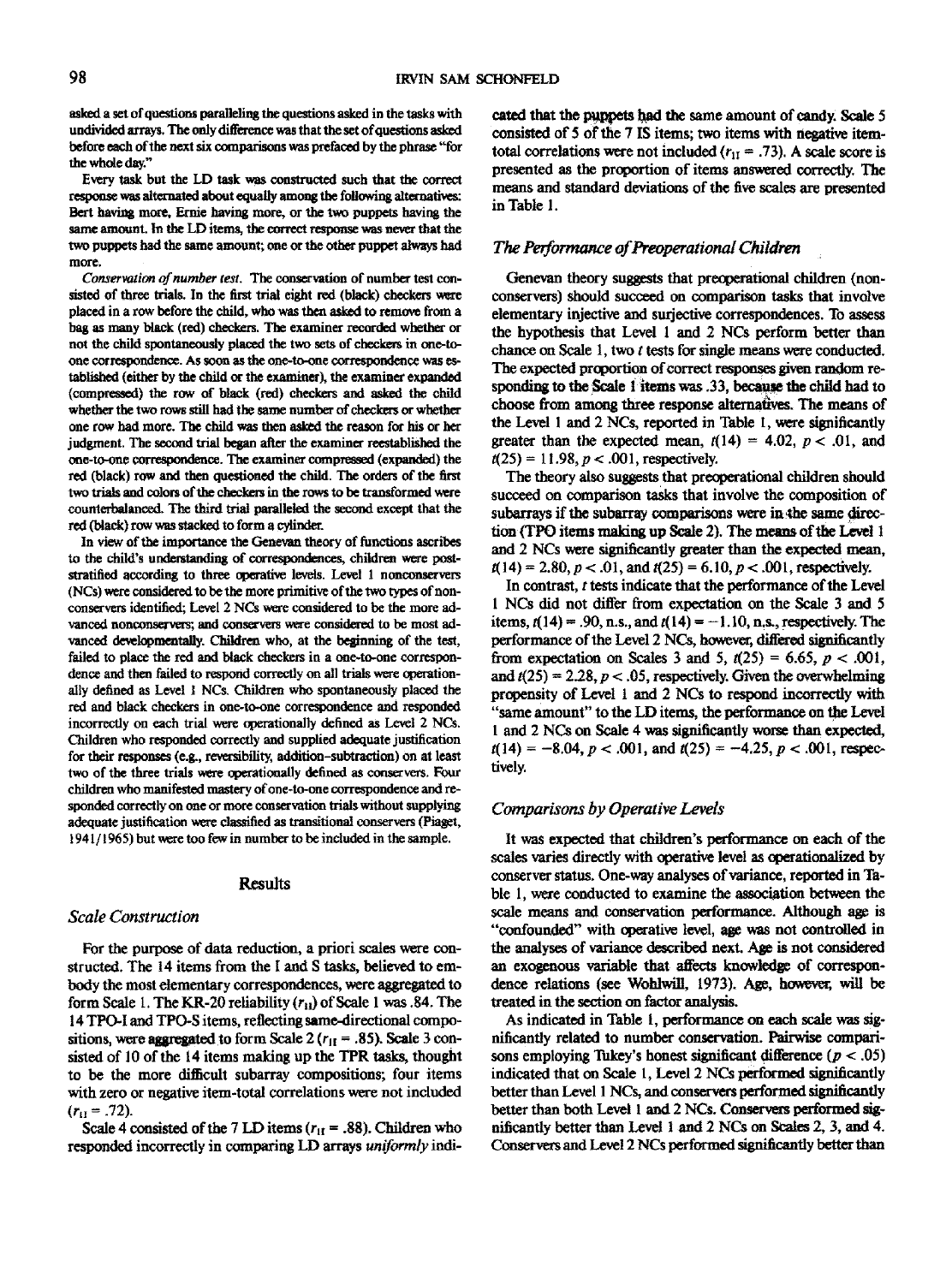| Scale                  | Level 1 NCs<br>(15) | Level 2 NCs<br>(26) | Conservers<br>(23) | F     | р    |
|------------------------|---------------------|---------------------|--------------------|-------|------|
| Scale $1(I + S$ items) |                     |                     |                    |       |      |
| M                      | .61                 | .80                 | .94                | 13.97 | .001 |
| SD                     | .27                 | .20                 | .09                |       |      |
| Scale 2 (TPO)          |                     |                     |                    |       |      |
| M                      | .54                 | .64                 | .89                | 12.31 | .001 |
| SD                     | .29                 | .26                 | .10                |       |      |
| Scale 3 (TPR)          |                     |                     |                    |       |      |
| М                      | .43                 | .63                 | .73                | 7.05  | .01  |
| <b>SD</b>              | .30                 | .23                 | .19                |       |      |
| Scale 4 (LD)           |                     |                     |                    |       |      |
| М                      | .06                 | .18                 | .43                | 8.33  | .001 |
| SD                     | .13                 | .30                 | .34                |       |      |
| Scale 5 (IS)           |                     |                     |                    |       |      |
| M                      | .25                 | .50                 | .65                | 7.25  | .01  |
| <b>SD</b>              | .28                 | .38                 | .26                |       |      |
|                        |                     |                     |                    |       |      |

| Table 1 |                                                       |  |
|---------|-------------------------------------------------------|--|
|         | Scale Means, Standard Deviations, and Test Statistics |  |

*Note.* Scores are presented as proportion correct.  $NC =$  nonconservers;  $I =$  injective;  $S =$  surjective;  $TPO =$ two-part one-way subarray composition; TPR = two-part reversed subarray composition; LD = lengthdensity.

Level 1 NCs on Scale 5. Tests for trends revealed a highly linear *{p <* .001) relationship between each scale and conserver status. No test for quadratic trends was significant.

The relative difficulty of Scales 1, 2, and 3 and their relation to operative level were examined by means of a multivariate profile analysis (Morrison, 1976). In conducting the profile analysis, two composite variables were created, a priori, from three repeated measures: (a) the difference between Scale 2 and Scale 1, and (b) the difference between Scale 3 and Scale 2. No interaction between scale differences and conserver status was detected,  $F(4, 120) = 1.59$ , indicating that the size of the scale differences was not conditioned on operative level. The analysis indicated that scale differences were significant,  $F(2, 60) =$ 18.9 8, *p <* .001. Univariate tests collapsing across conserver status indicated that Scale 2 was more difficult than Scale 1, *F( I*,  $61$  = 12.82,  $p < .001$ , and that Scale 3 was more difficult than Scale 2,  $F(1,61) = 14.96, p < .001$ .

A second profile analysis comparing Scales 1 and 4 was conducted. No interaction between operative level and scale difference was detected,  $F(2, 61) = .74$ . The analysis indicated that Scale 4 was significantly more difficult than Scale  $1, F(1, 61) =$ 199.67, *p <* .001. As expected, both analyses indicated, consistent with earlier reported univariate analyses of variance, that scale performance was significantly related to conserver status.

Of the five scales, performance on the Scale 4 (consisting of the LD items) was worst. The mean score obtained by the conservers did not differ significantly from the .33-point estimate obtained under the assumption of random responding. In order to explore further the group differences in performance on Scale 4, a contingency table analysis based on the frequency data presented in Table 2 was conducted.

Because the same-length stimulus pairs were very compelling in eliciting the "same amount" response, subjects were divided into two groups, those who responded incorrectly to every pair of arrays and those who partially overcame that tendency and responded correctly on one or more comparisons. A chi-square test indicated that conserver status was significantly related to responding correctly to at least one of the LD pairs,  $\chi^2(2)$  =  $13.36, p < .01.$ 

## *Correlations Among the Scales and Factor Analyses*

The correlations among the scales, the number conservation test, and age are presented in Table 3. All correlations were significant *(p <* .001). Table 3 also presents the correlation coefficients corrected for attenuation due to unreliability in the scales, but not in the conservation measure or in age. No reliability estimate was obtained for the number conservation test. Age in months, which was derived from records, was assumed to be measured virtually without error. The median correlation among the five scales was .52, and the median corrected correlation was .70. The median correlation between number conservation and the five scales was .45 (corrected, .51), and the median correlation between age and the five scales was .59 (corrected, .64). Two factors bear on the finding that, compared with number conservation, age had slightly higher correlations with the five scales: (a) Age had considerably more variance than the three-valued number-conservation variable, and (b) age was measured with less error than number conservation.

Using the uncorrected correlations, a principal components analysis (see Table 4) was conducted on the five scales and the number conservation test. Because only one factor was extracted, a rotation was not warranted. The analysis was repeated with age added. Again a unitary factor was extracted. The pattern of loadings on the five scales and the number conservation test was highly similar to the pattern of loadings obtained in the first analysis.

## Discussion

The results indicate that performance on the comparison tasks is related to number conservation. The relation was linear,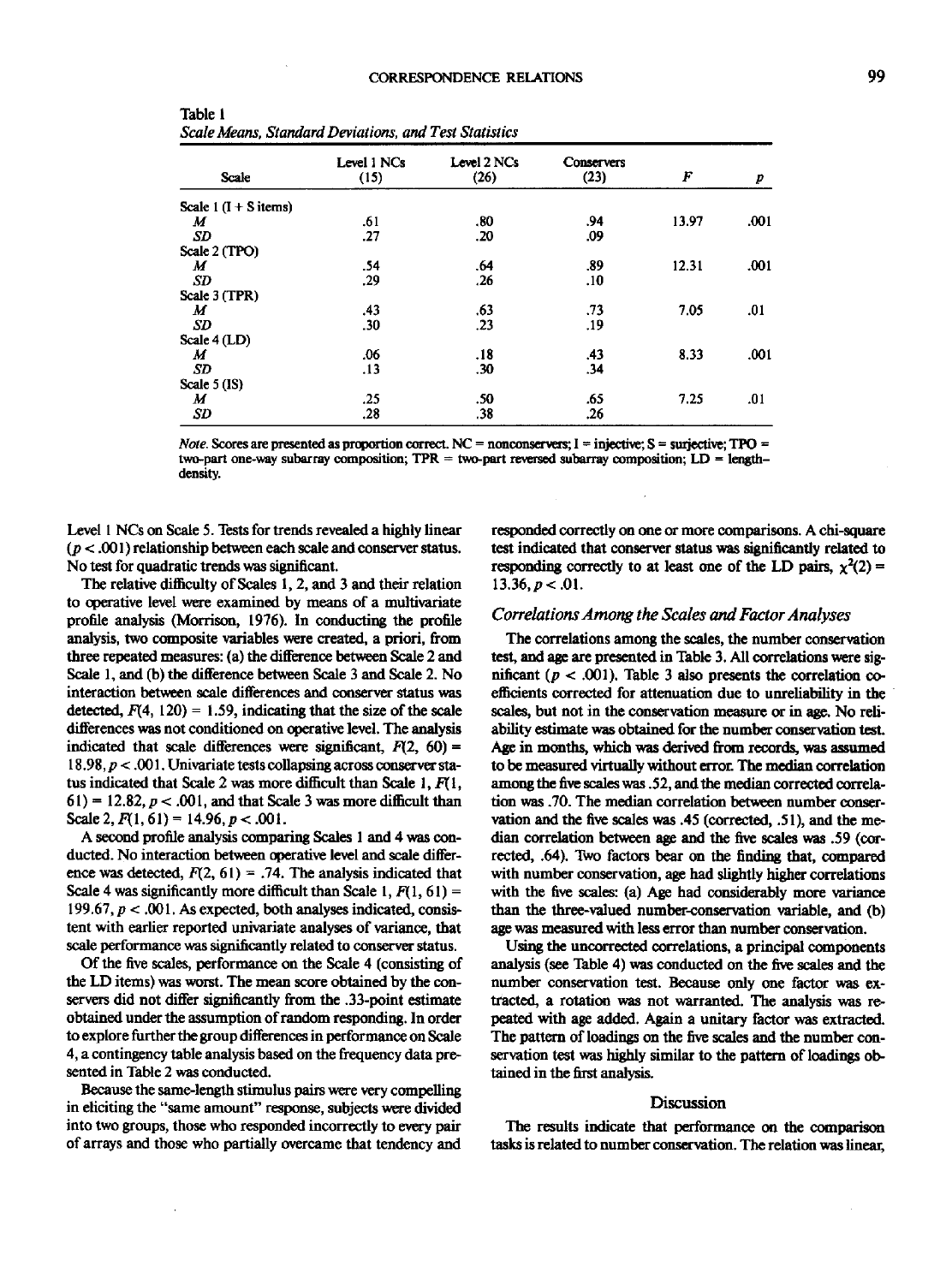|                       |   | Level 1<br>nonconservers |   | Level 2<br>nonconservers |  | Conservers |  |
|-----------------------|---|--------------------------|---|--------------------------|--|------------|--|
| Proportion<br>correct | n | %                        | n | %                        |  | %          |  |
| .00                   |   | 80                       |   | 58                       |  | 22         |  |
| .14                   |   |                          |   | 9                        |  | 13         |  |
| .29                   |   |                          |   |                          |  |            |  |
| .43                   |   |                          |   |                          |  |            |  |
| .57                   |   |                          |   | 12                       |  |            |  |
| .71                   |   |                          |   |                          |  |            |  |
| .86                   |   |                          |   |                          |  |            |  |
| 1.00                  |   |                          |   |                          |  |            |  |

Table 2 *Performance on Scale 4 (Length-Density Items)*

and operative level did not interact with task difficulty. The Level 1 and 2 NCs tended to perform at better than chance levels on tasks that involved elementary injective and surjective correspondences, as operationalized by Scales 1 and 2. Conservers tended to perform better on all the scales including the scales in which nonconservers tended to manifest a degree of success. These findings are in keeping with the view that children's performance on each of the scales should improve in two ways at more advanced levels (a) the understanding of more complicated correspondence relations emerges and (b) thinking becomes increasingly arithmetized and exact, allowing performance to continue to improve on elementary tasks of which the young child already manifests a degree of mastery (e.g., Scales land 2).

Rushton, Brainerd, and Pressley (1983) demonstrated that interrelationships among Piagetian constructs tend to be underestimated because of inadequacies in the psychometric properties of the instruments used to operationalize those constructs. In the present study, care was taken to develop reliable measures of the constructs under study. Correlational results reveal considerable consistency across measures. Factor-analytic findings suggest that a unitary, developmental factor underlies performance differences.

The relatively good performance of nonconservers on Scales I and 2 suggests a degree of understanding of injective and sur-

Table 3

jective correspondences. Cowan (1984) partly anticipated these findings. His 5-year-olds were able, without counting, to compare accurately paired arrays in which elements were aligned one-to-one except for an interior gap in one of the two arrays. The configuration he used represents an injective mapping. The Level 1 NCs in the present study were mainly 4-year-olds. In a later study, Cowan (1987b) showed that 5-year-olds' performance on LD-type arrays could be improved by the introduction of guidelines that establish a one-to-one correspondence. The guidelines create an injective mapping between opposing dots (see Cowan, 1987b, p. 150, Figure 2) by making unmatched dots more identifiable.

The relative success of the nonconservers on Scale 2 suggests some capacity to compose subarray relations of the variety greater + greater (or equal) yields greater. The performance of the more advanced, or Level 2, nonconservers on Scale 3 anticipates the development of the concrete-operational child's understanding of countervailing relations and compensation. For example, to make the correct Scale 3 comparison the child must evaluate Bert's advantage in the morning with reference to Ernie's advantage in the afternoon.

All subjects, Level 1 and 2 NCs as well as conservers, had the most difficulty on the Scale 4 comparisons. Scale 4 represents comparisons described by Beilin (1969) and Zimiles (1966) in their static (quasi-)conservation of inequality paradigm. Non-

| Measure      |     | $\overline{2}$ |     |     |     | Number<br>conservation | Age |
|--------------|-----|----------------|-----|-----|-----|------------------------|-----|
| Scale 1      |     | .78            | .67 | .47 | .75 | .61                    | .59 |
|              | .66 |                | .88 | .53 | .76 | .57                    | .64 |
|              | .52 | .69            |     | .52 | .72 | .50                    | .76 |
|              | .40 | .46            | .41 |     | .56 | .48                    | .71 |
|              | .59 | .60            | .52 | .45 |     | .51                    | .66 |
| Number       |     |                |     |     |     |                        |     |
| conservation | .56 | .53            | .42 | .45 | .43 |                        | .53 |
| Age          | .54 | .59            | .65 | .67 | .56 | .53                    |     |

*Correlations Among Measures: The Pearson Correlation Coefficients Below the Diagonal and the Corrected Correlation Coefficients Above the Diagonal<sup>9</sup>*

" *p<* .001 for all Pearson correlation coefficients.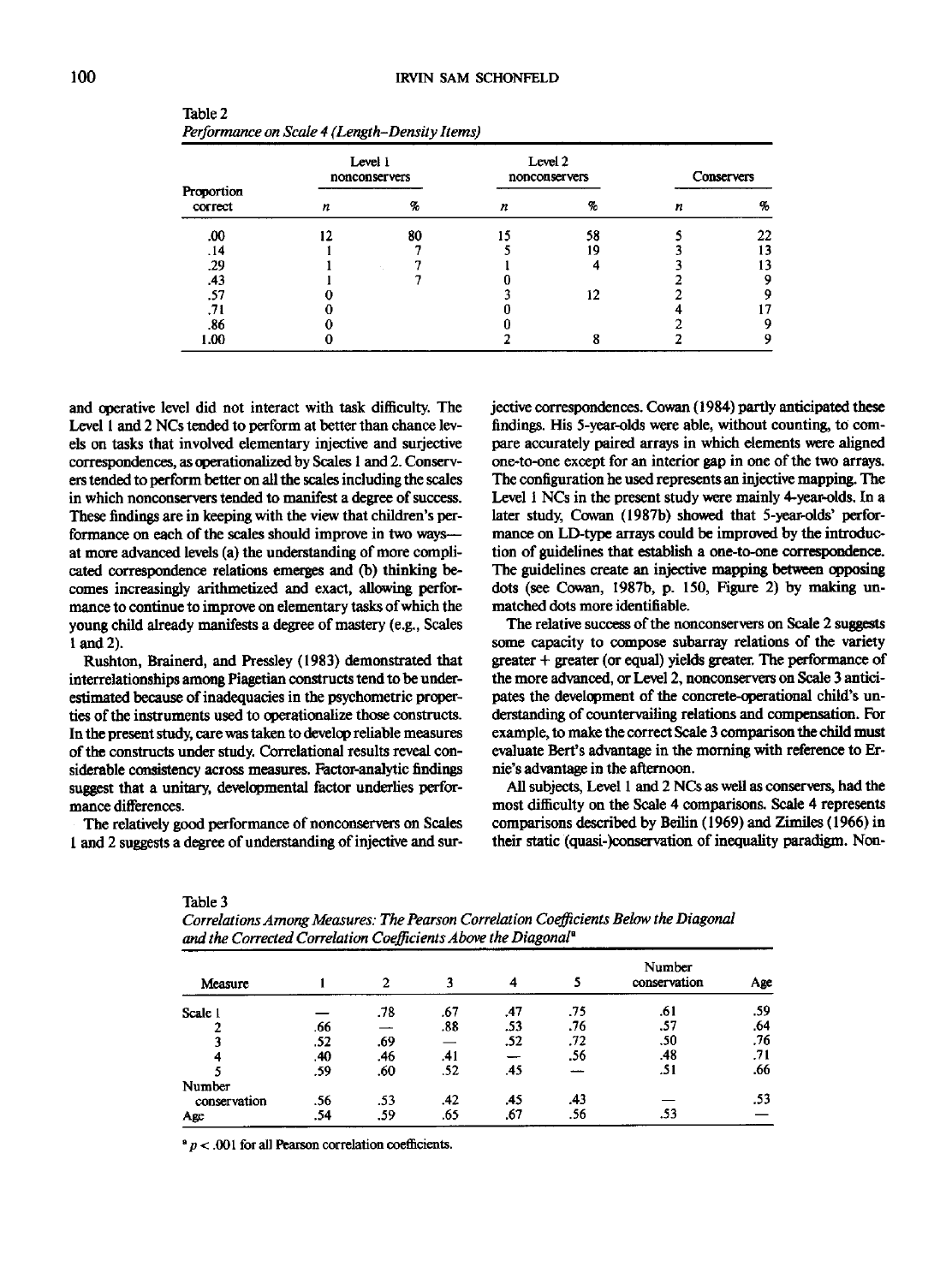Table 4 *Factor Analysis ofthe Five Scales and Number Conservation Without and With Age*

|                     | Loadings    |          |  |  |  |
|---------------------|-------------|----------|--|--|--|
| Measure             | Without age | With age |  |  |  |
| Scale 1             | .82         | .79      |  |  |  |
|                     | .86         | .84      |  |  |  |
|                     | .78         | .78      |  |  |  |
|                     | .66         | .69      |  |  |  |
|                     | .78         | .76      |  |  |  |
| Number conservation | .73         | .71      |  |  |  |
| Age                 |             | .84      |  |  |  |

conserving children, as well as many conservers, responded to the Scale 4 comparisons by indicating that the puppets had the same amount of candy, thus indexing quantity by length. Fuson (1988) and Michie (1984b) also documented the young child's reliance on same-length strategies in comparing these types of arrays. Table 2 indicates that although conservers tended to perform better than nonconservers, the relation between conserver status and performance on Scale 4 was far from perfect. For example, two Level 2 NCs responded correctly to every Scale 4 comparison and five conservers responded incorrectly to every Scale 4 comparison. This type of finding highlights a weakness in Genevan theory with its emphasis on universal features of cognition, namely, the theory's relative lack of concern for within-group differences in cognitive behavior (Schonfeld, 1986). Individual difference variables such as fluid ability (Horn, 1978) and exposure to procedural aids (Michie, 1984a) may have affected scale performance.

Results also bear on the question of continuity in development. On average, the performance advantage of Level 2 NCs in comparison with Level 1 NCs was about the same as the advantage of the conservers in comparison with the Level 2 NCs. The tests for trends and the profile analyses suggest that developmental change in understanding correspondence relations is linear and continuous rather than saltatory (see Kessen, 1962). Beilin (1985) pointed out that "in Piaget's view development is fundamentally *continuous"* (p. 6). The developmental change captured by the relation of the scale scores to number conservation and the extent to which those performances are intertwined with age are consistent with the continuity viewpoint.

An alternative explanation of the findings is that the tasks did not tap the children's understanding of correspondence relations. Rather, the children may have employed an estimation procedure, such as counting (Klahr & Wallace, 1973), which bypasses the deployment of knowledge of array-array correspondence relations; a prior study (Schonfeld, 1986), however, using a different sample *from the same population,* demonstrated the effectiveness of the instructional set in prompting children to inspect the arrays without counting.

Another alternative explanation of the findings is based on perceptual salience. Length, for example, is arguably a salient cue; therefore, performance on Scale 4 items is explained by the salience of the length cue. Such an explanation parallels a view

advanced by Wallach (1969) that holds that performance on conservation tasks is based on the criterion stimuli the child employs as indices of quantity. In addition, Wertheimer (cited in Luchins & Luchins, 1970a, 1970b) advanced the view that Gestalt psychology's organizing principles may provide the basis for estimating number. An explanation of children's scale performance based on perceptual phenomena, however, is subject to two related problems.

First, in both Scales 1 and 4, the terminal points of any pair of arrays were aligned. If length were the preoperational child's chief basis for comparing quantity, preoperational children would have performed similarly on Scales 1 and 4. That is, preoperational children would have repeatedly judged the two arrays making up a Scale 1 item to be equal, a result that was not obtained. Children performed much better on Scale 1 than on Scale 4.

Second, an explanation based on perceptual salience is taxed by the problem of determining the source of a cue's salience. More than the issue of the nature of the cue is at stake. To determine whether a cue is salient, one must look to the responding child as well as to the cue. Heidbreder (1933/1961) wrote that a major criticism of Gestalt psychology's organizing principles is that they are unfocused in nature and apply to "varied phenomena" including visual, temporal, and cognitive domains. Furthermore, the organizing principles are ahistorical in conception and not subject to developmental change (Piaget, 1968/ 1970). The Genevan theory of functions, in contrast, offers a general developmental formulation that provides some basis for generating hypotheses that are relevant to task performance.

## References

- Beilin, H. (1969). Stimulus and cognitive transformation in conservation. In D. Elkind & J. H. Flavell (Eds.), *Studies in cognitive develop*ment (pp. 409-437). New York: Oxford University Press.
- Beilin, H. (1985). Dispensable and core elements in Piaget's research program. *The Genetic Epistemologist, 13,* 1-16.
- Brainerd, C. J. (1977). Effects of spatial cues on children's cardinal number judgments. *Developmental Psychology, 13,*425-430.
- Cowan, R. (1984). Children's relative number judgments: One-to-one correspondence, recognition of noncorrespondence, and the influence of cue conflict. *Journal of Experimental Child Psychology, 38,* 515-532.
- Cowan, R. (1987a). When do children trust counting as a basis for relative number judgments? *Journal of Experimental Child Psychology, 43,* 328-345.
- Cowan, R. (1987b). Assessing children's understanding of one-to-one correspondence. *British Journal of Developmental Psychology, 5,* 149-153.
- Davidson, P. (1987). Early function concepts: Their development and relation to certain mathematical and logical abilities. *Child Development, 58,* 1542-1555.
- Davidson, P. (1988). Piaget's category-theoretic interpretation of cognitive development: A neglected contribution. *Human Development, 31,* 225-244.
- Dean, A. L., *&* Deist, S. (1980). Children's precocious anticipatory images. *Child Development, 51,* 1040-1049.
- Fuson, K. C (1988). *Children's counting and concepts of number* New York: Springer- Veriag.
- Gibson, J. J.(1941). A critical review of the concept of set in contemporary experimental psychology. *Psychological Bulletin, 38,* 781-817.